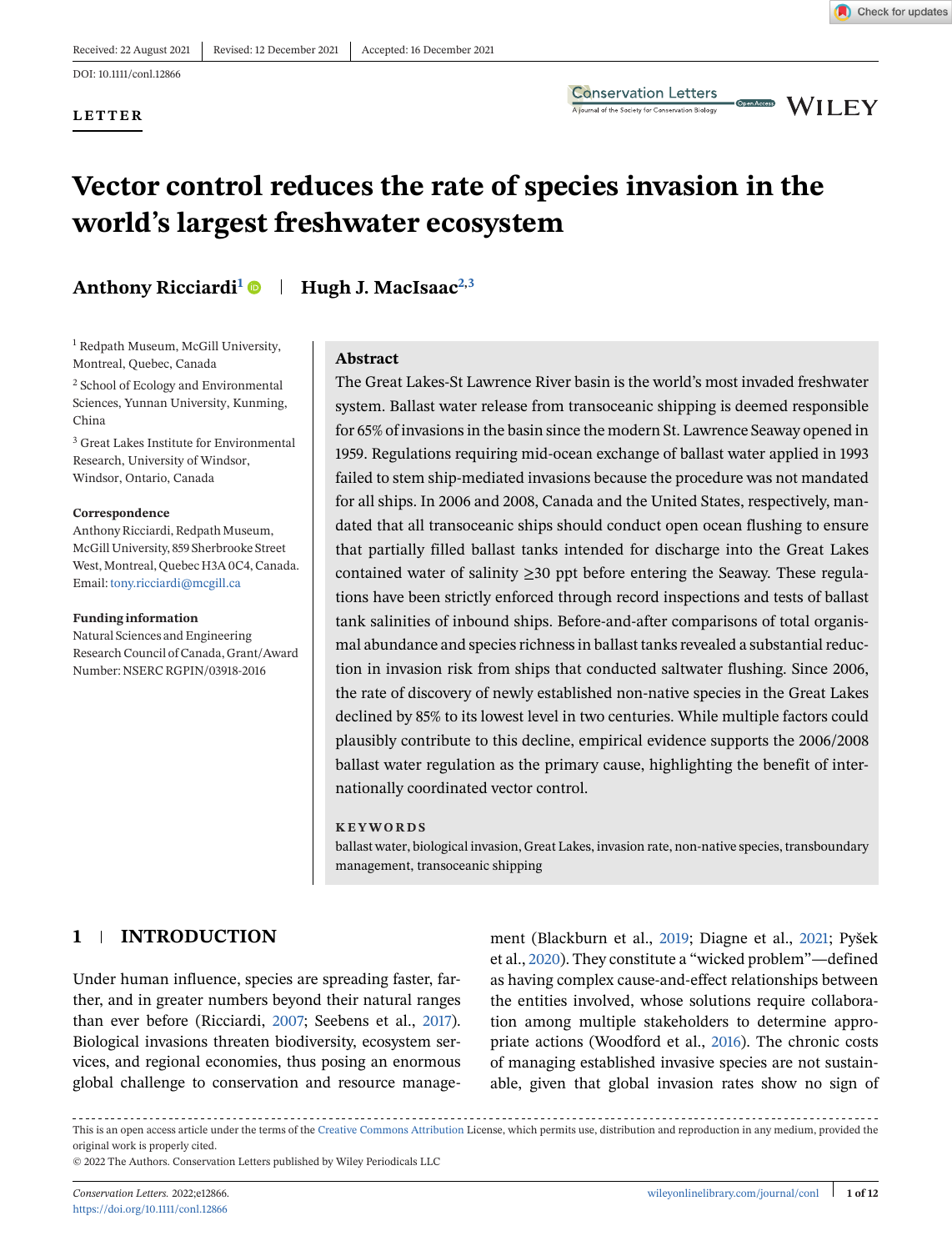Great Lakes basin").

saturation (Seebens et al., [2017, 2018\)](#page-10-0). Attempts to eradicate or contain the spread of newly established invasive species populations have had mixed success worldwide (e.g., Simberloff, [2021\)](#page-11-0); therefore, the most cost-effective management strategy is to reduce risks of invasion by controlling key vectors of species introduction (e.g., Vander Zanden et al., [2010\)](#page-11-0). The ultimate efficacy of a vector control strategy can be evaluated by comparing observed patterns and rates of invasive species discovery (the best available proxy for the invasion rate) before and after the strategy's implementation, assuming time lags between species arrival and reporting remain constant. Here, we evaluate evidence that a binational management intervention to regulate ballast water discharge from inbound transoceanic ships is the primary cause of a dramatic reduction in the apparent invasion rate for the world's largest freshwater ecosystem, the Great Lakes-St. Lawrence River basin (hereafter "the

The invasion history of the Great Lakes basin spans two centuries and involves a broad array of vectors including shipping, canals, aquarium release, bait release, aquaculture escapes, and intentional stocking, whose relative influence has varied through time (Mills et al., [1993;](#page-10-0) Ricciardi, [2006;](#page-10-0) Sturtevant et al., [2019\)](#page-11-0). The impacts of the vast majority of the circa 190 nonnative species established in the Great Lakes basin are undocumented, but at least 30% of these invaders are known to have had measurable negative ecological and/or socioeconomic impacts (Sturtevant et al., [2019\)](#page-11-0)—and for at least one-third of this subset, impacts are moderate to enormous (Mills et al., [1993;](#page-10-0) Ricciardi, [2001, 2006;](#page-10-0) Sturtevant et al., [2019\)](#page-11-0) and include major changes to biodiversity, fisheries, and ecosystem function. Aquatic invasive species have long been considered a dominant environmental stressor and a high-priority management problem for the basin (Allan et al., [2013;](#page-8-0) Rothlisberger et al., [2012\)](#page-10-0). Between 1959 and 2006 inclusive, 82 non-native species were discovered established in the Great Lakes basin, from which one can infer an invasion rate of 1.71 species per year, the highest recorded for any freshwater ecosystem (Ricciardi, [2006\)](#page-10-0).

It can be challenging to ascribe an introduction vector for individual species when multiple possibilities exist; however, it is possible to identify the most likely vector of introduction based on the biological attributes of the species and its invasion history (Mills et al., [1993\)](#page-10-0). Furthermore, although time lags between the introduction of a species, its initial discovery, and formal reporting renders temporal analyses of invasion rates difficult (Crooks, [2005\)](#page-9-0), much of the variation in the numbers and composition of invaders discovered over time in the Great Lakes can be explained by historical changes in the dominant vectors operating in the basin (Ricciardi, [2006\)](#page-10-0), suggesting a strong link between vector activity and invasion risk.

## **2 of 12** RICCIARDI and MACISAAC

#### **1.1 The role of ballast water release**

Large volumes of ballast water are taken up at source ports by ocean ships lacking cargo so that the ships can regulate stability and trim. This water can contain diverse organisms ranging from microbes to fish (Carlton & Geller, [1993;](#page-8-0) Chan et al., [2015;](#page-8-0) Huang et al., [2018\)](#page-9-0), which are later discharged at one or more destination ports (e.g., Colautti et al., [2003\)](#page-9-0). Within a global shipping network that connects disparate regions of the world, thousands of species are being transported in ballast tanks at any given moment (Carlton, [1999;](#page-8-0) Keller et al., [2011;](#page-9-0) Seebens et al., [2013\)](#page-11-0). Thus, ballast water release is a dominant invasion vector for marine, estuarine, and large inland aquatic ecosystems worldwide (Endresen et al., [2004;](#page-9-0) Molnar et al., [2008\)](#page-10-0). Transoceanic ships accessed the Great Lakes via the St. Lawrence canal system after 1847, and ballast water could have been released into the Great Lakes by the 1880s (Mills et al., [1993\)](#page-10-0). The opening of the enlarged St. Lawrence Seaway in 1959 allowed a higher frequency and larger size of ships to transit the basin. In subsequent decades, twice as many tonnes of cargo were exported from the basin than were imported (GLSLSS, [2021\)](#page-9-0), indicating that the Great Lakes became a net importer of ballast water. Since 1959, the majority (∼65%) of invasions recorded in the Great Lakes basin are attributable to ballast water release by transoceanic ships (NOAA, [2021;](#page-10-0) Ricciardi, [2006\)](#page-10-0); in contrast, biofouling of ships' hulls has likely accounted for only two (∼1%) invasions over the past 2 centuries, owing to negative effects of exposure to marine salinities (Mills et al., [1993\)](#page-10-0).

Following prominent ship-mediated invasions by Eurasian species including the spiny waterflea (*Bythotrephes longimanus*), the ruffe (*Gymnocephalus cernuus*), and the zebra mussel (*Dreissena polymorpha*), transoceanic ships with filled ballast tanks were requested by Canada in 1989 (Canadian Coast Guard, [1989\)](#page-8-0) and then mandated by the United States in 1993 (USCG, [1993\)](#page-11-0) to exchange their freshwater or estuarine ballast with oceanic water prior to entering the Great Lakes, a procedure termed "mid-ocean ballast water exchange." Under this procedure, it was expected that freshwater organisms in ballast tanks would be purged or, if they remained among the tank sediments, killed by highly saline water, thereby severely reducing the number of introduced individuals (propagule pressure *sensu* Lockwood et al., [2005\)](#page-9-0) and taxa (colonization pressure *sensu* Lockwood et al., [2009\)](#page-9-0).

It was subsequently determined that 75%−95% of ships visiting the Great Lakes were loaded with cargo and declared no pumpable ballast on board ("NOBOB ships"), thus exempting them from this regulation even though they carried residual water that would be discharged into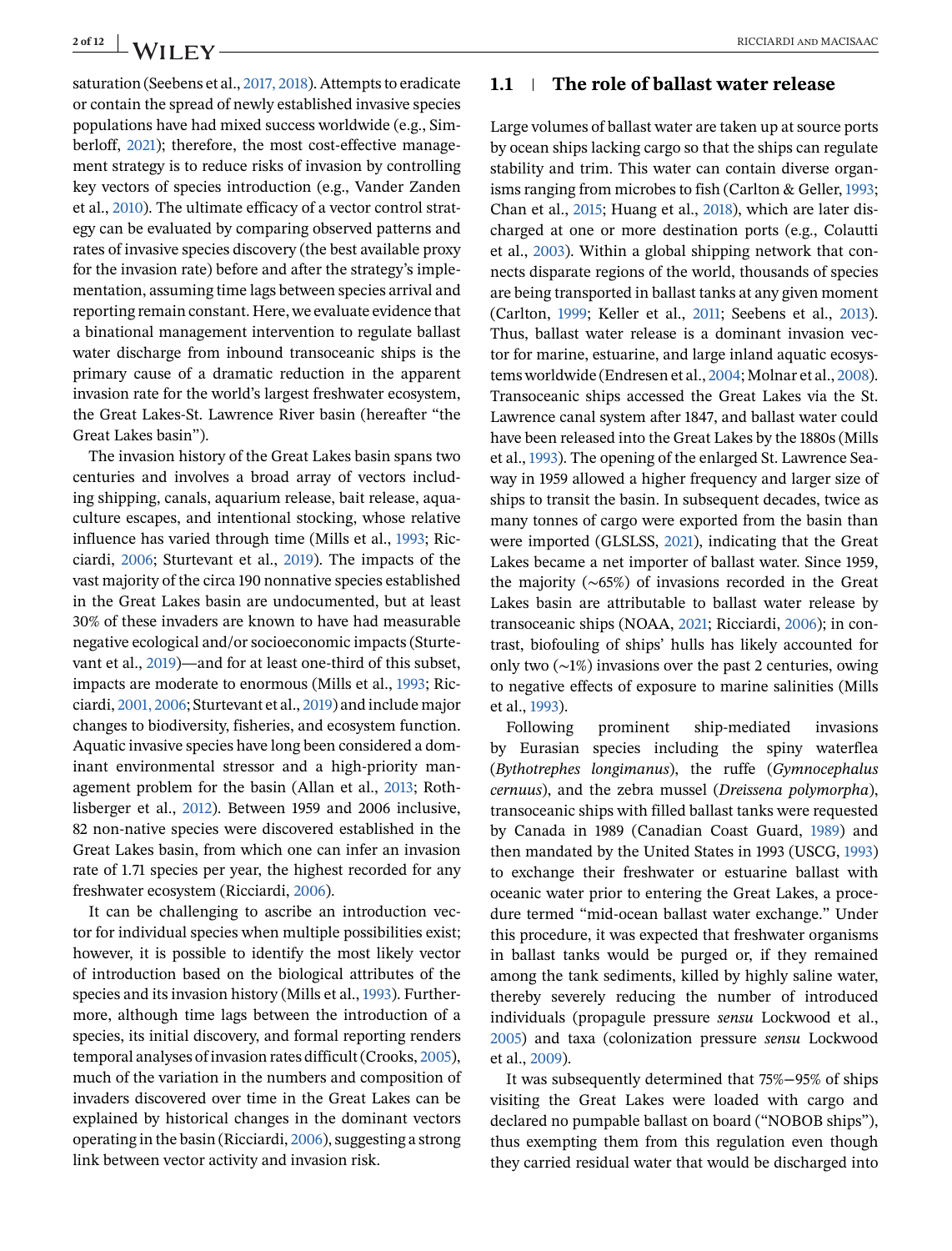the Great Lakes (Colautti et al., [2003;](#page-9-0) Holeck et al., [2004\)](#page-9-0). Diverse taxa with broad tolerance or resistant dormant stages reside in residual water and tank sediments, and resting eggs of several species retrieved from ballast tanks of NOBOB ships were viable and hatched successfully (Bailey et al., [2004;](#page-8-0) Bailey, Duggan, et al., [2005;](#page-8-0) Bailey, Nandakumar, et al., [2005;](#page-8-0) Duggan et al., [2005\)](#page-9-0). Likely for these reasons, the regulation did not reduce the overall invasion rate (Ricciardi, [2006;](#page-10-0) Ricciardi & MacIsaac, [2008;](#page-10-0) Sturtevant et al., [2019\)](#page-11-0). Invasions during the period following 1993 were dominated by taxa that could survive exposure to mixed salinities of residual ballast (Pauli & Briski, [2018;](#page-10-0) Ricciardi, [2006\)](#page-10-0). Moreover, studies identified several potentially high-impact invaders with broad salinity tolerance that could invade the Great Lakes basin if the ballast water vector remained only partially regulated (MacIsaac et al., [2015;](#page-9-0) Pagnucco et al., [2015;](#page-10-0) Ricciardi & Rasmussen, [1998\)](#page-10-0). One such species, the Ponto-Caspian mysid shrimp *Hemimysis anomala*, did become established in the Great Lakes by 2006 (Pothoven et al., [2007\)](#page-10-0).

In June 2006, Canada enacted enhanced ballast water regulations mandating saltwater flushing as a treatment for NOBOB ships (Government of Canada, [2006\)](#page-9-0), a policy followed in 2008 by the United States (Saint Lawrence Seaway Development Corporation, [2008\)](#page-10-0). Saltwater flushing involves rinsing ballast tanks through the uptake and subsequent discharge of small amounts of openocean water, so as to purge most residual water while simultaneously achieving saline conditions ( $\geq$ 30 ppt) that will kill freshwater organisms through osmotic stress. Compliance with the new regulation was insured by inspection of ballast tank exchange records or examination of water salinity of tanks for each ship entering the Great Lakes by coordinated efforts of Canadian and American agencies. Typically, 96%−99% of ships entering the seaway are in compliance with the regulation (BWWG, [2019\)](#page-8-0). Any tank that failed inspection was sealed and forbidden from discharge into the system.

Using reconstructed aquatic invasion histories to test for emergent patterns is a trusted methodology (e.g., Ricciardi, [2006;](#page-10-0) Ruiz et al., [2000\)](#page-10-0) which we apply here to evaluate the 2006/2008 binational management intervention. Recognizing that at least several years of data are required to assess efforts to control the apparent rate of invasion (Costello & Solow, [2003\)](#page-9-0), we examined the rate of discovery of established invaders as an indicator of the effectiveness of the 2006/2008 ballast water regulation in suppressing invasion risk in the Great Lakes basin.

#### **2 METHODS**

We used a comprehensive database of non-native species of vascular plants, algae, invertebrates, and fishes recorded as established in the Great Lakes basin (including each of the Great Lakes and their drainages) from the year 1959 to 2019. For the purposes of this study, non-native species are those that have no recent evolutionary history in the basin; a species whose evolutionary origins are poorly known was considered non-native if it met at least three of the criteria described by Chapman and Carlton [\(1991\)](#page-9-0), following the approach of Ricciardi [\(2006\)](#page-10-0) and NOAA [\(2021\)](#page-10-0). "Established" means that the species has likely formed a persistent, reproducing population.

Data for analyses were obtained from Mills et al. [\(1993\)](#page-10-0), Ricciardi [\(2006\)](#page-10-0), and NOAA [\(2021\)](#page-10-0), as well as from literature searches using Web of Science that spanned the period from 1959 to 2020, inclusive. For each invader, we determined the year of its discovery and the most plausible vector of introduction, which were typically provided in the published report of its discovery or otherwise could be ascertained from regional databases and published reviews. Established non-native species and their year of discovery are the same as those listed in the online database the Great Lakes Aquatic Nonindigenous Species Information System (GLANSIS; NOAA, [2021\)](#page-10-0), except for several revisions based on our own literature review (see explanations and dataset in Table S1). Invasion rates were estimated by dividing the number of established nonnative species discovered over a given time interval by the length of that interval (Ricciardi, [2006\)](#page-10-0). This calculation was done for three consecutive 13-year time periods, chosen as balanced intervals that encompass distinct regulatory practices: (i) 1981−1993, pre-regulation (mid-ocean ballast water exchange was voluntary in 1989 under Canadian guidelines, and subsequently mandated by the United States in April 1993); (ii) 1994−2006, partial regulation when only fully ballasted ships were require to flush their tanks with saltwater prior to entry (partial regulation remained in effect until June 2006); and (iii) 2007−2019, total regulation—when all inbound ships were required to conduct saltwater flushing. Differences in the mean number of invaders found across all time periods were tested using a Poisson GLM with Tukey pairwise comparisons of means (R Core Team, [2018\)](#page-10-0).

Annual numbers of ships entering the seaway to visit Great Lakes ports were obtained from ship traffic reports and historical tables prepared by the St. Lawrence Seaway Management Corporation and the Saint Lawrence Seaway Development Corporation for 1981–2019 (GLSLSS, [2021\)](#page-9-0) and were used to compare shipping activity across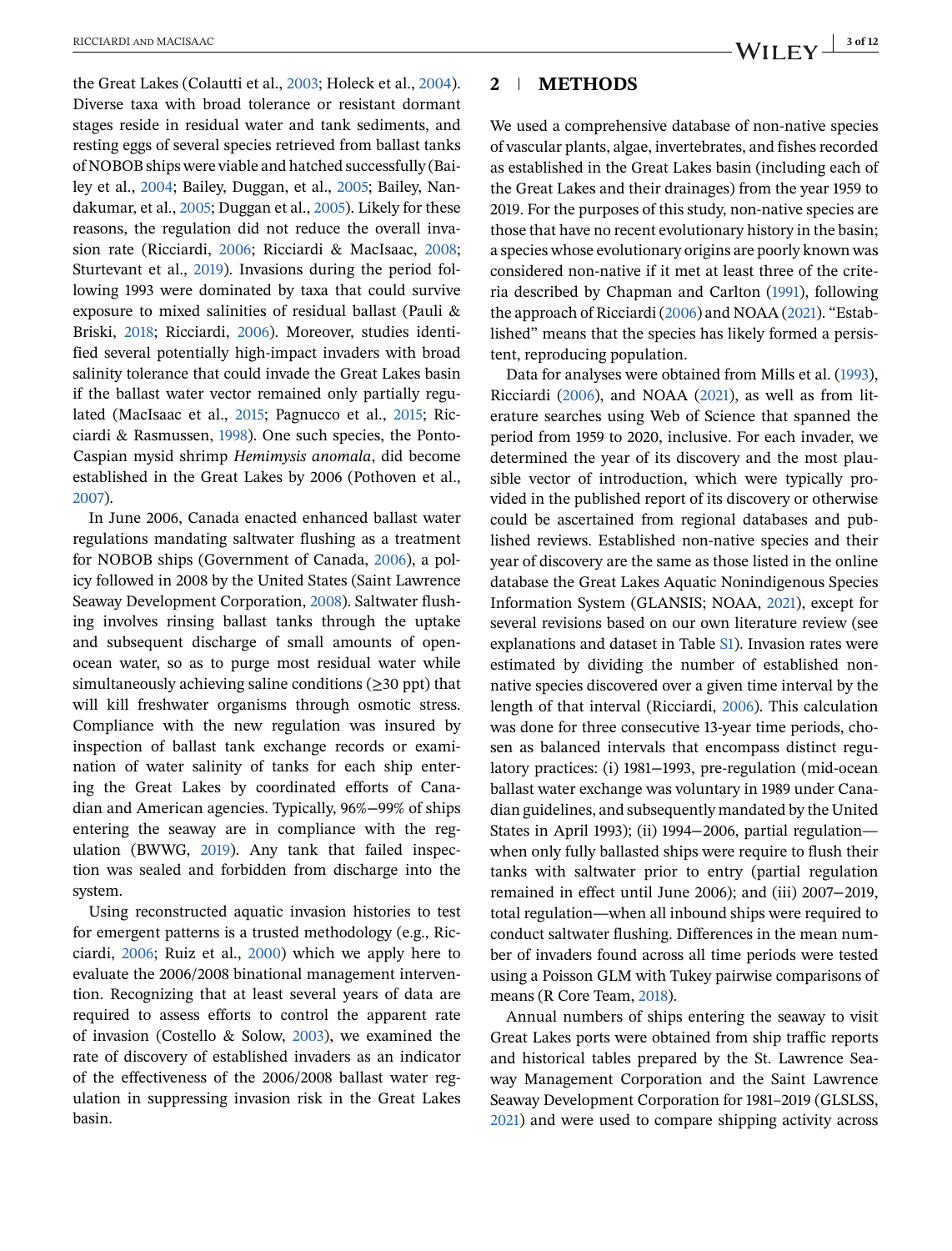

**FIGURE 1** Cumulative number of invasions in the Great Lakes basin since 1959, including those attributable to vectors other than shipping. Trend line (1959−2006) fitted by least-squares regression:  $y = 1.277x - 1.646 (R_{\text{adi}}^2 = 0.99)$ , where *x* is number of years since 1959. Dashed lines show 99% prediction band around the trend line. Vertical lines demarcate three 13-year time periods: 1981−1993, before any ballast water regulation; 1994−2006, partial regulation—when only fully ballasted ships were targeted; and 2007−2019, total regulation—when all vessels were regulated. See Table S1 for data

the three time periods (Table S2). Additional information was obtained for 1995–2006 and 2007–2019 (Table S3) to assess whether numbers of inbound arrivals of ballasted ships and NOBOB ships using the Montreal to Lake Ontario segment of the seaway differed between these periods (two-sample *t*-tests with equal variance). To evaluate environmental differences among the time periods, mean annual and mean summer surface water temperature data for the three most invaded Great Lakes (Erie, Ontario, Michigan) in the years spanning 1995 to 2019 were obtained from NOAA Great Lakes Surface Environmental Analysis [\(https://coastwatch.glerl.noaa.gov/statistic/](https://coastwatch.glerl.noaa.gov/statistic/statistic.html) [statistic.html\)](https://coastwatch.glerl.noaa.gov/statistic/statistic.html). Trends in temperature data were evaluated using least-squares regression in Sigmaplot 14.5 (Systat Software Inc., San Jose, California). Mean annual temperatures for the periods of 1995–2006 and 2007–2019 were compared using one-tailed *t*-tests.

### **3 RESULTS**

Between 1959 and 2006, compiled data revealed a linear accumulation of invaders in the Great Lakes basin (Figure 1). This trend was evident even during partial regulation (1994−2006), but was disrupted thereafter. The invasion rate for the 13-year period prior to 1981 (24 species,

<span id="page-3-0"></span>

**FIGURE 2** Box plot of numbers of invaders discovered in the Great Lakes basin each year in three 13-year time periods: 1981−1993, before any ballast water regulation; 1994−2006, partial regulation—when only fully ballasted ships were targeted; and 2007−2019, total regulation—when all ships were regulated. Note that 25th and 75th quartiles (lower and upper box hinges), medians (thick bars), and means (diamonds) are shown. Outer whiskers are 1.5× quartile range. Plots with distinct letters indicate differences between means (*p* < 0.05, Poisson GLM with Tukey pairwise comparisons). See Table S1 for data

1.85/year) was higher—and the number of ship-mediated invaders (13 species, 1.0/year) was lower—than the subsequent period of 1981–1993. Numbers of invaders discovered in the pre-regulation (1981−1993) and partial regulation (1994−2006) periods (i.e., 19 and 26 species, respectively) are not significantly different (Poisson GLM, *Z* = 1.039, *p* = 0.54; Figure 2). However, numbers of invaders found in both these periods were significantly higher than the number (four species in total) discovered during the regulation period (1981−1993 vs. 2007−2019: *Z* = −2.832, *p* = 0.0121; 1994−2006 vs. 2007−2019: *Z* = −3.485, *p* = 0.001). The inferred rate of invasion increased from 1.46 to 2.0 species per year between the pre-regulation and partial regulation periods, and then fell by 85% to a rate of 0.31 species per year after total regulation was implemented. When we examine data for invasions attributed exclusively to ballast water release, the number of invaders discovered over the pre-regulation (1981−1993), partial regulation (1994−2006), and total regulation (2007−2019) periods was 16, 15, and 2 species, respectively, suggesting an 87% decline in ballast water invasions under total regulation.

Ship traffic varied across time periods, but not substantially (Figure [3\)](#page-4-0). The mean annual number of ship visits for the pre-regulation (1981−1993), partial regulation (1994−2006), and total regulation (2007−2019) periods was 2379, 2130, and 2028, respectively. Multiple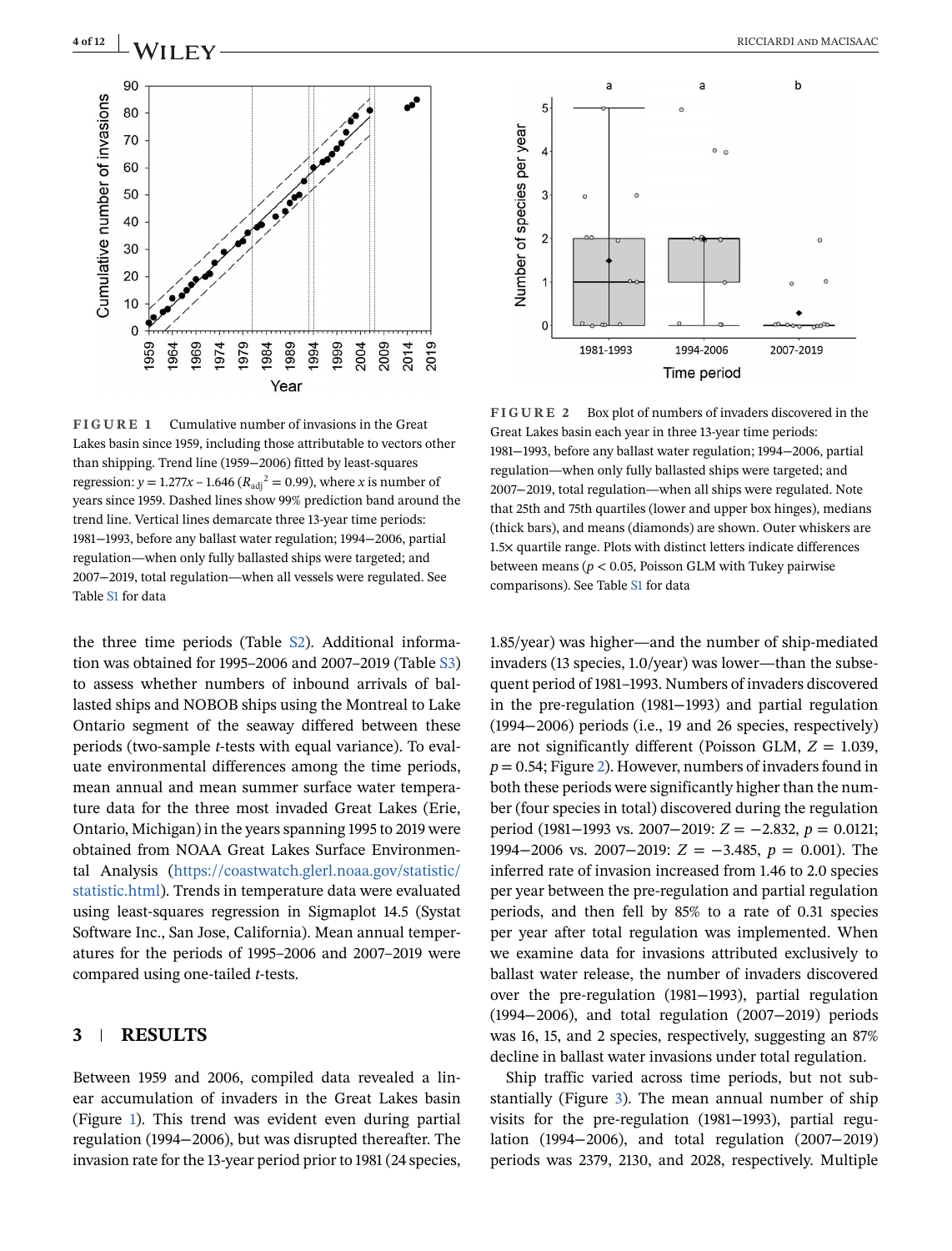<span id="page-4-0"></span>

**FIGURE 3** Mean ( $\pm 1$  standard error) number of visits by inbound ocean ships to the Great Lakes during three 13-year time periods: 1981−1993, before any ballast water regulation; 1994−2006, partial regulation—when only fully ballasted ships were targeted; and 2007−2019, total regulation—when all ships were regulated. Bars with distinct letters indicate differences between means (*p* < 0.05; pairwise comparisons with two-tailed *t*-tests). See Table S2 for data

comparison tests found no difference between the 2007−2019 and 1994−2006 time periods (*t* = −1.746,  $p = 0.094$ ), although there was a higher number of ship visits during the 1981−1993 compared with 2007−2019 (*t* = 2.933, *p* = 0.007) and 1994−2006 (*t* = 2.004, *p* = 0.056), respectively. An examination of the periods of partial regulation (1995−2006) (1994 data were not available) versus total regulation (2007−2019) showed a significant decline (25.6%) in NOBOB traffic (*t* = −4.504, *p* = 0.0002) in the latter period, whereas ballasted vessels did not differ between periods ( $t = 0.348$ ,  $p = 0.731$ ).

Surface water temperatures for lakes Erie, Ontario, and Michigan showed no precipitous changes between time periods. Positive trends over the span of this study (Figure 4) were marginally significant for lakes Erie (temperature = 0.03 year + 10.92;  $R_{\text{adj}}^2 = 0.101$ ;  $p = 0.068$ ) and Ontario (temperature =  $0.043$  year +15.16;  $R_{\text{adj}}^2 = 0.139$ ;  $p = 0.066$ , but not for Lake Michigan ( $p = 0.350$ ). Differences in mean annual temperatures between 1995–2006 and 2007–2019 were marginally significant for Lake Erie (*t* = −1.489, *p* = 0.075) and Lake Ontario (*t* = −1.559, *p* = 0.066), but not for Lake Michigan (*t* = −0.608,  $p = 0.275$ .

#### **4 DISCUSSION**

Given the disproportionate influence of ballast water discharge on recent patterns of invasions in the Great Lakes basin (Mills et al., [1993;](#page-10-0) Ricciardi, [2006;](#page-10-0) Ricciardi & MacIsaac, [2000\)](#page-10-0), we contend that vector suppres-





**FIGURE 4** Surface water temperatures in lakes Ontario, Erie, and Michigan. Trend lines fitted by least-squares regression (see Section 3) are only marginally significant for annual temperatures in Lake Ontario ( $p = 0.066$ ) and Lake Erie ( $p = 0.068$ ), and insignificant for Lake Michigan. Differences in mean annual and mean summer temperatures between time periods of 1995–2006 and 2007–2019 are not significant (*p* > 0.05) for each of the lakes. *Source*: NOAA Great Lakes Surface Environmental Analysis

sion achieved through ballast water regulation is largely responsible for the substantial and rapid reduction in the rate of discovery of established non-native species after 2006 (Figures [1](#page-3-0) and [2\)](#page-3-0). Ballast water exchange was effective in reducing invasions to the Great Lakes because of the massive increase in salinity and reduction of freshwater species in ballast tanks after implementation of the procedure for ships prior to entering the basin (Bradie et al., [2021;](#page-8-0) Briski et al., [2010\)](#page-8-0); this context is relatively unique, as the majority of the world's ports are situated in marine environments. However, one may hypothesize at least four alternative causes that at first glance could have plausibly contributed to a reduced discovery rate.

### **4.1 Alternative hypothesis: Reduced ship traffic**

Risk of non-native species establishment increases with propagule pressure—that is, the number of introduction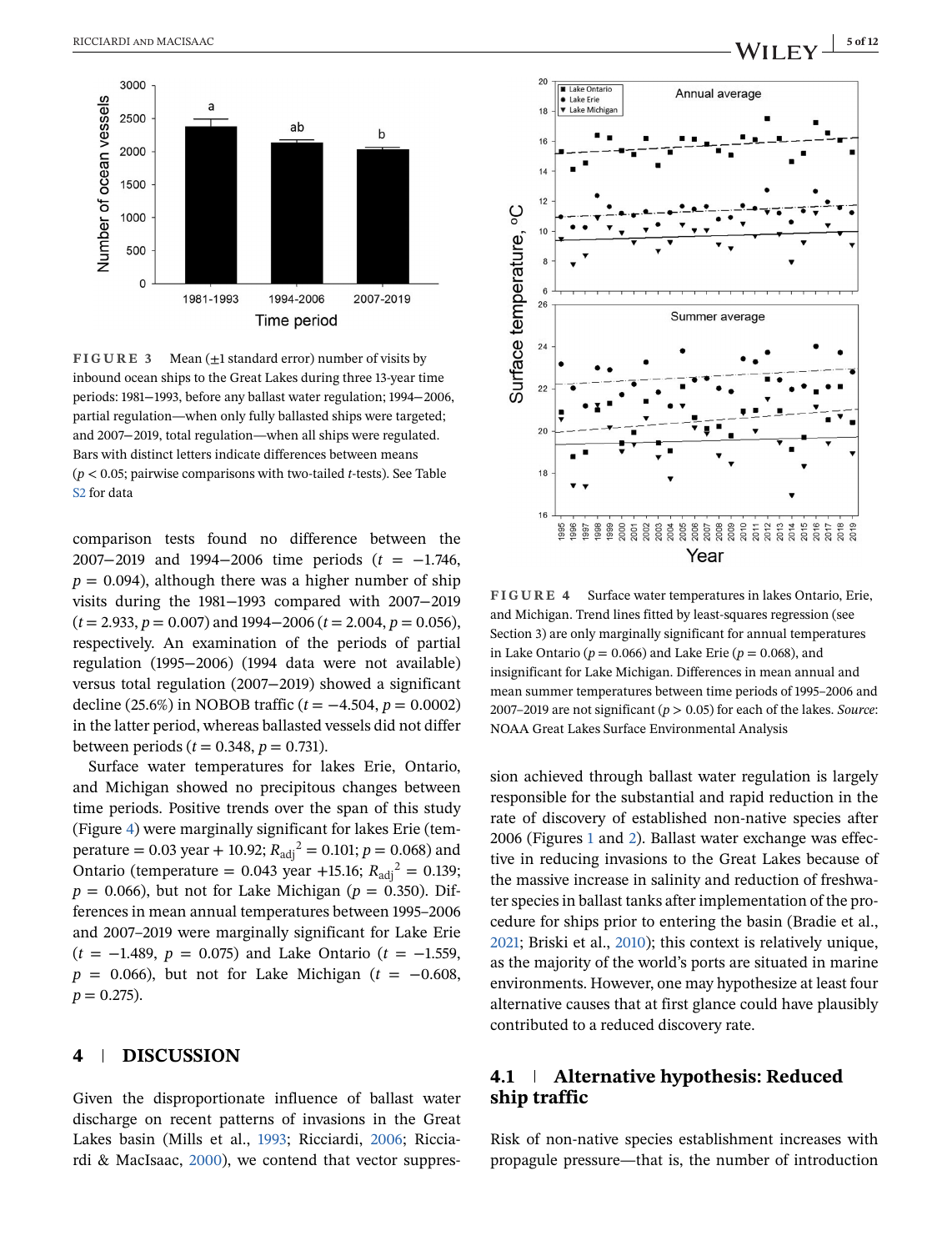events and number of organisms released per event (Lockwood et al., [2005\)](#page-9-0). Ship traffic is an inexact proxy for propagule pressure, with each de-ballasting ship representing a potential release event (Briski et al., [2012\)](#page-8-0). Therefore, if ship traffic was substantially reduced during the period following 2006, then ballast water regulation might not be the primary cause of the observed decline in invasions. The mean number of visits by all inbound ships to the Great Lakes did not differ significantly between the periods 1994−2006 and 2007−2019 (Figure [3\)](#page-4-0), but the number of NOBOB ships declined by 28.6%. A reduced number of NOBOB ships should have contributed to lower invasion risk; however, this change appears insufficient by itself to account for the massive (87%) reduction in new invasions attributable to ballast water release.

### **4.2 Alternative hypothesis: Source pool depletion**

The likelihood that a new non-native species will become established in an ecosystem increases with the number of species introduced (Lockwood et al., [2009\)](#page-9-0), which in turn depends on the size of the source species pool connected to the ecosystem via one or more major transportation vectors (Liebhold et al., [2017\)](#page-9-0). Therefore, it could be hypothesized that an attenuation of invasions over time has resulted from depletion of potential invaders in source pools, such that most non-native species that are able to be transported in transoceanic ships have already been introduced to the Great Lakes. On the contrary, dozens of highly invasive species identified as probable future shipmediated invaders based on their traits, invasion histories, and the environmental suitability of the Great Lakes have not yet established (MacIsaac et al., [2015;](#page-9-0) Pagnucco et al., [2015;](#page-10-0) Ricciardi & Rasmussen,[1998;](#page-10-0) Snyder et al., [2014\)](#page-11-0). Furthermore, any reduction of the pool of potential invaders at donor ports that occurred as species colonize the Great Lakes is at least partly offset by the addition of species spreading to these ports from other non-North American regions (e.g., Nehring & Steinhof, [2015\)](#page-10-0). Source pools in general are expanding worldwide (Seebens et al., [2018\)](#page-10-0) and becoming increasingly integrated with the global port network (Sardain et al., [2019;](#page-10-0) Seebens et al., [2013\)](#page-11-0). Given the continuous spread of invaders globally, it seems likely that the potential source pool of invaders for the Great Lakes has increased rather than attenuated.

### **4.3 Alternative hypothesis: Increased environmental resistance**

Invasion risk is limited by characteristics of the receiving environment, including its community composition (biotic resistance) and physical conditions that could be intolerable to poorly adapted organisms (abiotic resistance). Biotic resistance leading to community saturation has rarely been documented in lakes and rivers, and appears to be negligible for large heterogeneous aquatic systems subjected to intensive human activities (Leprieur et al., [2008;](#page-9-0) Ricciardi, [2001\)](#page-10-0). The long-term rate of discovery of invaders in the Great Lakes between 1835 and the mid-2000s is best described by a concave increasing accumulation curve (Ricciardi, [2006\)](#page-10-0), which is linear after the opening of the St Lawrence Seaway in 1959 (Figure [1\)](#page-3-0) and, contrary to what one would expect if resistance was accruing, shows no indication of saturation prior to the mid-2000s. Abiotic resistance imposed by basin-wide environmental change is also an unsatisfactory explanation for the abrupt decline in invasions after 2007. While climate and water quality variables in the basin have changed measurably over the past few decades (Mahdiyan et al., [2021;](#page-9-0) Mason et al., [2016\)](#page-10-0), no distinct inflection points mark the postregulation time period. For example, no major thermal shifts in surface water temperatures differentiate the three periods (Figure [4\)](#page-4-0). Current water temperatures are likely well within the thermal tolerances of most freshwater invertebrates and fishes in the major donor region of Eurasia (e.g., Souchon & Tisson, [2012\)](#page-11-0).

### **4.4 Alternative hypothesis: Reduced search effort**

If a substantial reduction in search effort occurred during the 13-year period after 2006, it might explain the change in discovery rate. However, this explanation is not supported. The Great Lakes National Program Office of the United States Environmental Protection Agency (EPA) samples 12–20 stations in each of the Great Lakes during spring and summer, and has conducted the same annual surveillance programs over the past few decades (personal communication, Dr. Thomas H. Johengen, University of Michigan, Cooperative Institute for Great Lakes Research). This includes the Great Lakes Biology Monitoring Program, which has assessed annual changes in phytoplankton, zooplankton, and benthic macroinvertebrate communities since 1983, and whose objectives include searching for non-native species within these communities [\(https://www.epa.gov/great-lakes](https://www.epa.gov/great-lakes-monitoring/great-lakes-biology-monitoring-program)[monitoring/great-lakes-biology-monitoring-program\)](https://www.epa.gov/great-lakes-monitoring/great-lakes-biology-monitoring-program).

For example, zooplankton samples have been collected at 20 fixed stations in Lake Erie since 1998, and this monitoring effort was responsible for detecting two nonnative copepods, a non-native rotifer, and a non-native cladoceran in the western basin of the lake between 2015 and 2018 (Connolly et al., [2017, 2018,](#page-9-0) [2019;](#page-9-0) Whitmore et al.,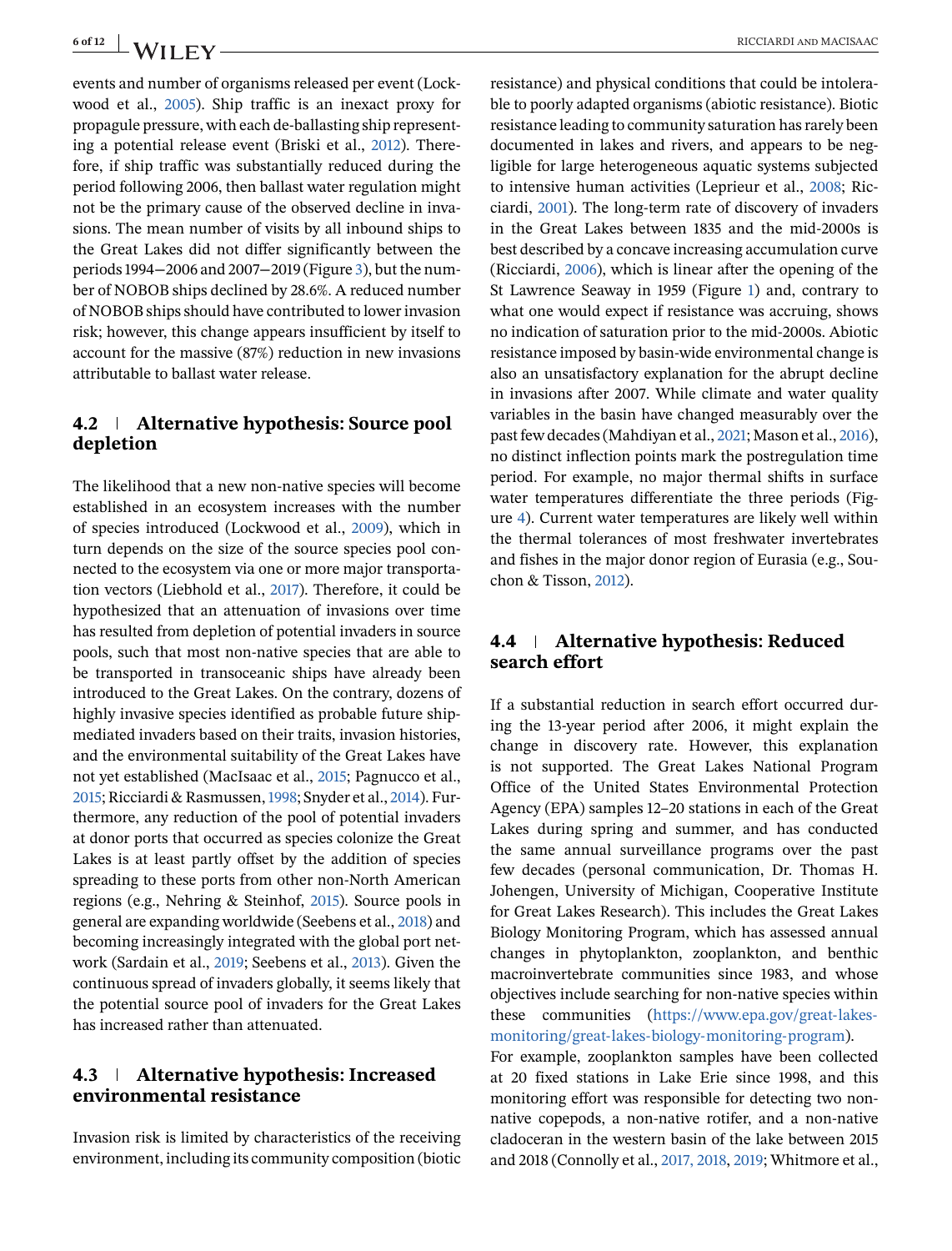[2019\)](#page-11-0). Additionally, over the past 15 years the U.S. Fish and Wildlife Service launched and expanded their aquatic invasive species Early Detection and Monitoring program, which samples the nearshore fish community in the Great Lakes annually at various locations considered to be at high risk of species introductions. Other examples include port surveys for non-native species conducted by the Canadian Aquatic Invasive Species Network in 2011 and 2012 using DNA metabarcoding (Brown et al., [2016\)](#page-8-0), and early detection surveillance for invasive carps in the Great Lakes conducted annually since 2013 by Fisheries and Oceans Canada (e.g., Colm & Marson, [2020\)](#page-9-0). Any confirmed new records of invaders resulting from these monitoring efforts are reported in GLANSIS (NOAA, [2021\)](#page-10-0).

### **4.5 Evidence of the effectiveness of saltwater flushing**

Further support for the ballast water regulation hypothesis is provided by studies of organisms in residual ballast water and sediment samples from the ballast tanks of ships before and after undergoing ballast treatment. First, total abundance (propagule pressure) of living freshwater and brackish invertebrates (i.e., those deemed most risky) in residual ballast water declined significantly following regulation, from an average of ~2400 to <100 m<sup>-3</sup> (Bailey et al., [2011\)](#page-8-0). Second, total species richness (colonization pressure) of freshwater invertebrates hatched from resting ''eggs'' contained in ballast sediments of NOBOB ships declined significantly during the postregulation period, as did the total number of eggs carried in sediment per ship (Briski et al., [2010\)](#page-8-0). Third, colonization pressures of living cladocerans, copepods, and rotifers were reduced from 9 to 3 species, 7 to 1 species, and 19 to 3 species, respectively, in postexchanged ballast water in a BACI-design experiment conducted onboard an operating vessel that began with freshwater ballast. Total propagule pressure of living freshwater invertebrates was reduced by 99.4%– 100% in these ballast tanks. This same study revealed almost complete mortality of freshwater benthic invertebrates placed in cages in exchanged but not control (no exchange) tanks. Collectively, these studies demonstrate that both propagule pressure and colonization pressure of freshwater species are reduced in ballast water and sediments following saltwater flushing and exchange.

#### **4.6 Caveats to interpretation of invasion records**

While regulation of the vector responsible for most invasions since 1959 appears to have reduced the vulnerability of the Great Lakes to further invasion, there are some caveats to this conclusion. Recent discoveries of introduced zooplankton, apparently established and in some cases spreading among lakes, suggest that the current risk of invasion from ballast water discharge is not negligible (Connolly et al., [2017, 2018,](#page-9-0) [2019;](#page-9-0) Whitmore et al., [2019\)](#page-11-0). These discoveries include the copepod *Thermocyclops crassus* in Lake Erie in 2014 (Connolly et al., [2017\)](#page-9-0), the cladoceran *Diaphanosoma fluviatile* in Lake Erie in 2015 and Lake Michigan in 2018 (Whitmore et al., [2019\)](#page-11-0), the rotifer *Brachionus leydigii* var. *tridentatus* in Lake Erie in 2016 (Connolly et al., [2018\)](#page-9-0), and the copepod *Mesocyclops pehpeiensis*in Lake Erie in 2016 (Connolly et al., [2019\)](#page-9-0). According to these reports, none of the species were observed during long-term monitoring in Lake Erie prior to 2014–2016. *T. crassus* was discovered at low density, and it increased slowly in abundance as well as the number of sites occupied in subsequent years, suggesting a recent invasion (Connolly et al., [2017\)](#page-9-0).

Conversely, it is possible that one or more of these species were present but undetected prior to 2006. Both*T. crassus* and *B. leydigii* var. *tridentatus* were recorded in ballast tank sediments of individual NOBOB ships visiting the Great Lakes in the early 2000s (Bailey, Duggan, et al., [2005;](#page-8-0) Duggan et al., [2005;](#page-9-0) Johengen et al., [2005\)](#page-9-0). Also collected from these ships were resting eggs of an unidentified species of *Diaphanosoma* which hatched successfully in the laboratory (Bailey et al., [2004\)](#page-8-0). Time lags between introduction, establishment, detection, and reporting can be on the order of several years for zooplankton taxa that are able to form a sediment bank of resting eggs (Branstrator et al., [2017;](#page-8-0) Walsh et al., [2016\)](#page-11-0). However, although time lags between introduction and detection exceeding 10 years are conceivable for some species, they are a poor explanation for the unprecedented low invasion rate in 2007–2019, given that detection efforts during that period were at least as high as in the previous periods.

Moreover, it is uncertain whether ballast water release was the vector of introduction for two or more of the aforementioned species. We consider a ballast-water introduction of *T. crassus* to be most probable, although another possibility is human-mediated transport from Lake Champlain, where the species was discovered in 1991 (Connolly et al., [2017\)](#page-9-0). *Diaphonosoma fluviatile*—a Neotropical species whose range includes Texas, Louisiana, and Florida—was initially detected near Toledo, Ohio, which receives transoceanic ship traffic (Whitmore et al., [2019\)](#page-11-0); but a natural northern range expansion through animal-mediated overland dispersal is also plausible (Frisch et al., [2007\)](#page-9-0). The cyclopoid copepod *M. pehpeiensis* has a history of association with ornamental aquatic plants and rice paddy agriculture in various regions of the world, and thus Connolly et al. [\(2019\)](#page-9-0) considered its occurrence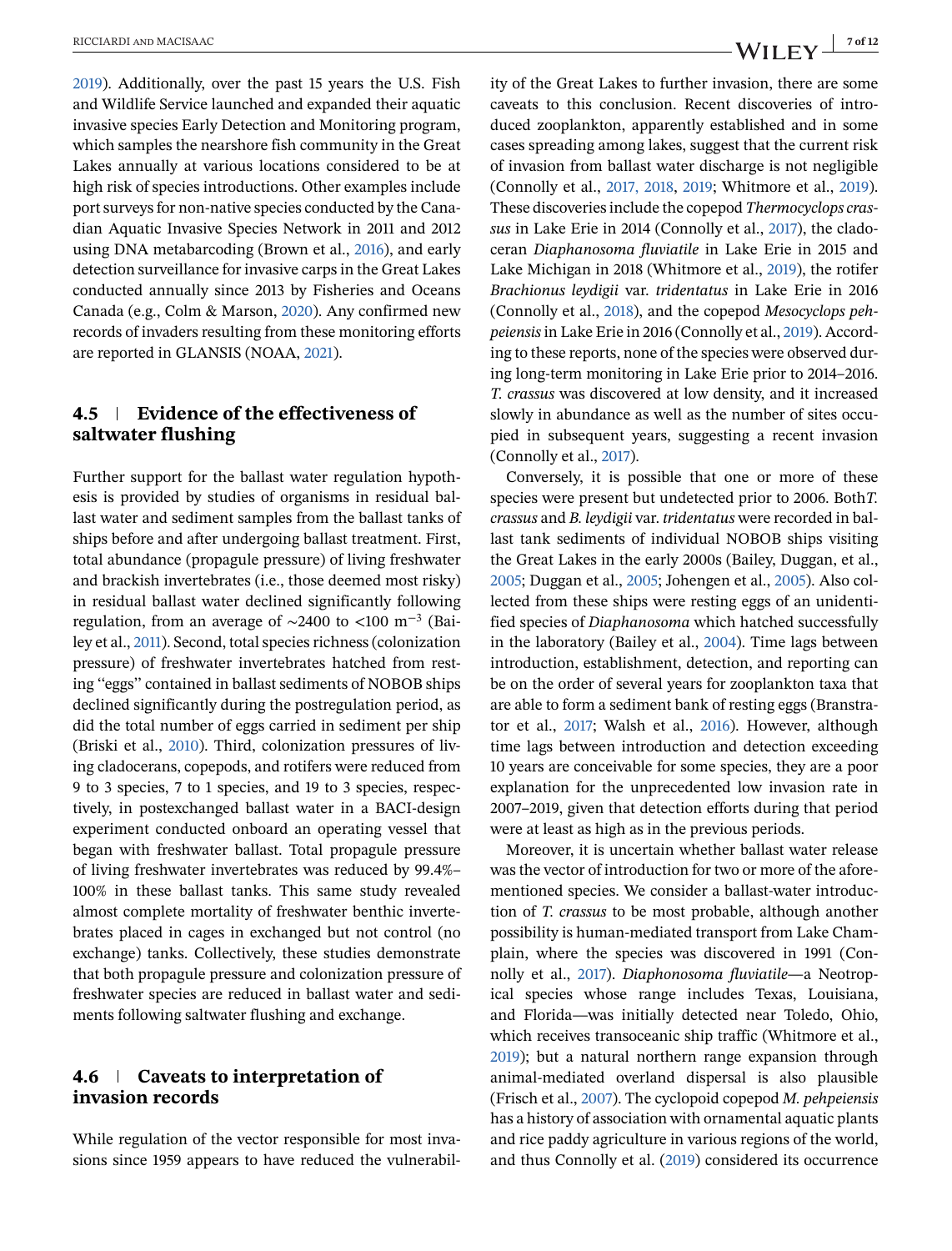in Lake Erie to be more likely related to the aquatic plant trade or aquaculture than ballast water. Therefore, the vectors of introduction of *D. fluviatile* and *M. pehpeiensis*to the Great Lakes remain unknown and might not be linked to shipping.

### **4.7 Ballast water regulation has lowered, but not eliminated, invasion risk**

The data suggest that non-ship-mediated invasions have also declined in the Great Lakes between the periods of 1994−2006 (11 species) and 2007−2019 (two species), although the latter period has the same number as was recorded during 1981−1993. Greater awareness of the impacts of invasive species to the Great Lakes economy and ecosystems has driven efforts to control regional sale, transport, and possession of species identified as potential threats, as well as individual behaviors (e.g., bait release, aquarium dumping, overland movement of recreational boats) that contributed to species introductions in the past. Public education, as well as state and provincial regulatory efforts, could have played a role alongside ballast water regulation in reducing the rate of invasion (Morandi et al., [2015;](#page-10-0) Nathan et al., [2014;](#page-10-0) Seekamp et al., [2016\)](#page-11-0).

Nevertheless, the Great Lakes remain vulnerable to invasion by species introduced through vectors associated with "live trade"—commerce in living organisms (e.g., ornament pond plants, aquarium pets, bait fish, aquaculture), which is poorly regulated (Howeth et al., [2016;](#page-9-0) Pagnucco et al., [2015;](#page-10-0) Rixon et al., [2005\)](#page-10-0). For example, the Tench (*Tinca tinca*), a Eurasian fish and recent invader of the Great Lakes-St. Lawrence River basin, was cultivated in a farm pond and accidentally released into a tributary of the St. Lawrence River in the late 1980s. Its population is expanding in the river around Montreal (Avlijas et al., [2018\)](#page-8-0), and a specimen was captured in eastern Lake Ontario in autumn 2018. Four species of carp (bighead carp, silver carp, grass carp, black carp) cultivated in fish farms in the southern United States and subsequently released in the Mississippi River basin over the past several decades continue to pose a high risk of invading the Great Lakes (Embke et al., [2016;](#page-9-0) Wittmann et al., [2015\)](#page-11-0). One of these species, grass carp (*Ctenopharyngodon idella*), is reproducing in Lake Erie tributaries and might already be established (Whitledge et al., [2021\)](#page-11-0). There is also the associated risk of introduction of parasites and pathogens during fish stocking activities. A non-native parasitic copepod, *Salmincola californiensis*, was discovered to be prevalent on hatchery-raised Pacific salmonids in Lake Ontario in 2018 and 2019 (Mullin & Reyda, [2020\)](#page-10-0), with an unpublished report of its occurrence in Lake Erie during the 1980s (NOAA, [2021\)](#page-10-0); given the large uncertainty of its introduction date, the species was not included in our analysis. Additionally, in the coming decades climate warming is expected to facilitate invasions by warm-adapted fishes and invertebrates, including species dispersed through live trade (Pagnucco et al., [2015\)](#page-10-0).

We suspect that the Great Lakes remain at risk of shipmediated invasion by species with attributes facilitating population growth from a very low inoculum released from ballast tanks following open ocean exchange and saltwater flushing. The future addition of ballast water treatment to meet numerically based discharge standards is expected to provide continuing and perhaps enhanced protection (Bradie et al., [2021\)](#page-8-0), although new invasions are still possible since legal discharges of ballast water can include viable organisms up to prescribed performance standard levels (IMO, [2021\)](#page-9-0) and because efficacy of treatment systems in non-saline systems aboard operational ships must be validated. Empirical studies that combined ballast water treatment with ballast water exchange/flushing found reduced risk of freshwater species invasions than either procedure alone (Briski et al., [2015;](#page-8-0) Paolucci et al., [2015\)](#page-10-0). The latter procedure should be maintained for ships entering the Great Lakes in the future, even if performance standards are imposed on all inbound ships.

To our knowledge, the 2006/2008 regulation is the only case of a policy intervention that is linked to a massive reduction of the invasion rate of a large aquatic ecosystem. Since the current regulations were implemented, the overall rate of discovery of new non-native species declined by 84.6% compared to the partial regulation period. No other equivalent period of time in the documented history of the Great Lakes basin since 1835 has had fewer invaders discovered than the period of 2007−2019, and not since the Second World War has there been as few ballast water invasions (n = 2) recorded over a 13-year period (Ricciardi, [2006\)](#page-10-0). If the pre-regulation trend had continued unabated, the expected cumulative number of species since 1959 (extrapolating from Figure [1\)](#page-3-0) would have been  $100 \pm 6$  (99%) confidence interval) by 2019, in contrast to the recorded number of 85. While it is impossible to determine with high certainty the full extent to which the 2006/2008 regulation is responsible for this unprecedented decline, multiple lines of empirical evidence discussed above suggest it is the most influential causative factor. The regulation has likely prevented several disruptive invasions, given that at least 30% of non-native species already established in the basin have had demonstrable negative environmental or socioeconomic impacts (NOAA, [2021\)](#page-10-0). This case is an encouraging example of binational response to a transboundary problem, whose apparent success was achieved through rigorous application of an evidence-based, operationally feasible management solution involving participation by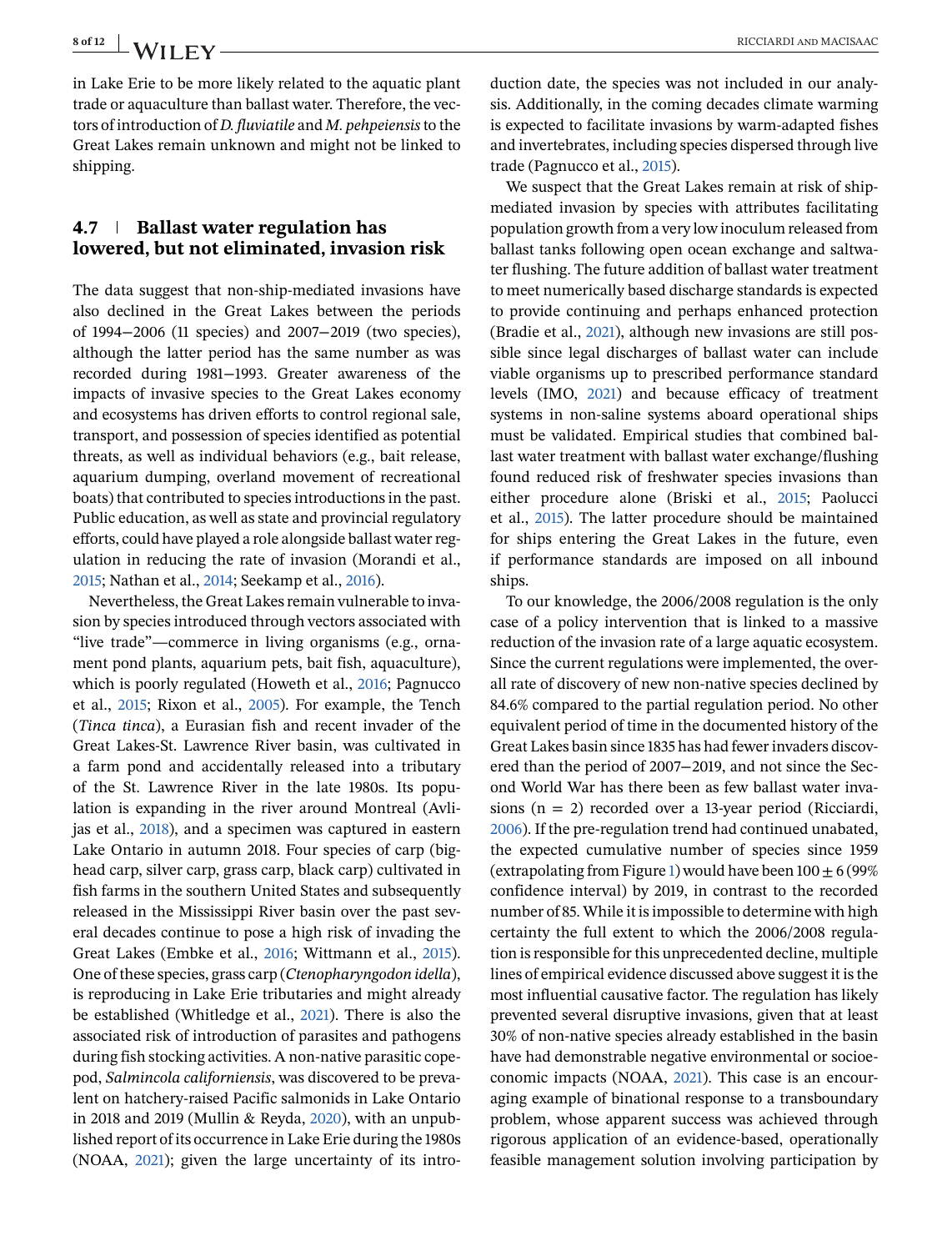<span id="page-8-0"></span>governments, the shipping industry, and academia from both countries.

#### **ACKNOWLEDGMENTS**

The authors thank three anonymous reviewers for constructive advice, Sunčica Avlijaš and Justin Barker for assistance in the statistical analysis, and Michelle Longworth (St. Lawrence Seaway Management Corporation) for historical data on shipping activities in the Great Lakes. Anthony Ricciardi and Hugh J. MacIsaac gratefully acknowledge funding through the NSERC Canada Discovery Grants program. Hugh J. MacIsaac also acknowledges support from a Canada Research Chair in Aquatic Invasive Species.

#### **CONFLICT OF INTEREST**

The authors declare no conflict of interest.

### **AUTHOR CONTRIBUTIONS**

Anthony Ricciardi conceived the study and compiled the invasion records, whereas Hugh J. MacIsaac compiled the shipping data. Anthony Ricciardi and Hugh J. MacIsaac both contributed to data analysis and writing the manuscript.

#### **DATA AVAILABILITY STATEMENT**

All data used in the figures are taken from published sources described in the text and in Supporting Information.

#### **ORCID**

*Anthony Ricciardi* [https://orcid.org/0000-0003-1492-](https://orcid.org/0000-0003-1492-0054) [0054](https://orcid.org/0000-0003-1492-0054)

#### **REFERENCES**

- Allan, J. D., McIntyre, P. B., Smith, S. D. P., Halpern, B. S., Boyer, G. L., Buchsbaum, A., Burton Jr., G. A., Campbell, L. M., Chadderton, W. L., Ciborowski, J. J. H., Doran, P. J., Eder, T., Infante, D. M., Johnson, L. B., Joseph, C. A., Marino, A. L., Prusevich, A., Read, J. G., Rose, J. B., ... Steinman, A. D. (2013). Joint analysis of stressors and ecosystem services to enhance restoration effectiveness. *Proceedings of the National Academy of Sciences USA*, *110*, 372–377. <https://doi.org/10.1073/pnas.1213841110>
- Avlijas, S., Ricciardi, A., & Mandrak, N. E. (2018). Eurasian Tench (*Tinca tinca*): The next Great Lakes invader. *Canadian Journal of Fisheries and Aquatic Sciences*, *75*, 169–179. [https://doi.org/10.1139/](https://doi.org/10.1139/cjfas-2017-0171) [cjfas-2017-0171](https://doi.org/10.1139/cjfas-2017-0171)
- Bailey, S. A., Deneau, M. G., Jean, L., Wiley, C. J., Leung, B., & MacIsaac, H. J. (2011). Evaluating efficacy of an environmental policy to prevent biological invasions. *Environmental Science & Technology*, *45*, 2554–2561. <https://doi.org/10.1021/es102655j>
- Bailey, S. A., Duggan, I. C., Van Overdijk, C. D. A., Johengen, T. H., Reid, D. F., & MacIsaac, H. J. (2004). Salinity tolerance of diapausing eggs of freshwater zooplankton. *Freshwater Biology*, *49*, 286– 295. <https://doi.org/10.1111/j.1365-2427.2004.01185.x>
- Bailey, S. A., Duggan, I. C., Jenkins, P., & MacIsaac, H. J. (2005a). Invertebrate resting stages in residual ballast sediment of transoceanic ships. *Canadian Journal of Fisheries and Aquatic Sciences*, *62*, 1090–1103. <https://doi.org/10.1139/f05-024>
- Bailey, S. A., Nandakumar, K., Duggan, I. C., Van Overdijk, C. D. A., Reid, D. F., & MacIsaac, H. J. (2005). In situ hatching of invertebrate diapausing eggs from ships' ballast sediment. *Diversity and Distributions*, *11*, 453–460. [https://doi.org/10.1111/j.1366-9516.2005.](https://doi.org/10.1111/j.1366-9516.2005.00150.x) [00150.x](https://doi.org/10.1111/j.1366-9516.2005.00150.x)
- Blackburn, T. M., Bellard, C., & Ricciardi, A. (2019). Alien versus native species as drivers of recent extinctions. *Frontiers in Ecology and the Environment*, *17*(4), 203–207. [https://doi.org/10.1002/](https://doi.org/10.1002/fee.2020) [fee.2020](https://doi.org/10.1002/fee.2020)
- Bradie, J. N., Drake, D. A. R., Ogilvie, D., Casas-Monroy, O., & Bailey, S. A. (2021). Ballast water exchange plus treatment lowers species invasion rate in freshwater ecosystems. *Environmental Science & Technology*, *55*, 82–89. <https://doi.org/10.1021/acs.est.0c05238>
- Branstrator, D. K., Beranek, A. E., Brown, M. E., Hembre, L. K., & Engstrom, D. R. (2017). Colonization dynamics of the invasive predatory cladoceran, *Bythotrephes longimanus*, inferred from sediment records. *Limnology and Oceanography*, *62*, 1096–1110. [https:](https://doi.org/10.1002/lno.10488) [//doi.org/10.1002/lno.10488](https://doi.org/10.1002/lno.10488)
- Briski, E., Bailey, S. A., Casas-Monroy, O., DiBacco, C., Kaczmarska, I., Levings, C., MacGillivary, M. L., McKindsey, C. W., Nasmith, L. E., Parenteau, M., Piercey, G. E., Rochon, A., Roy, S., Simard, N., Villac, M. C., Weise, A. M., & MacIsaac, H. J. (2012). Relationship between propagule pressure and colonization pressure in invasion ecology: A test with ships' ballast. *Proceedings of the Royal Society B*, *279*(1740), 2990–2997. <https://doi.org/10.1098/rspb.2011.2671>
- Briski, E., Bailey, S. A., Cristescu, M. E., & MacIsaac, H. J. (2010). Efficacy of 'saltwater flushing' in protecting the Great Lakes from biological invasions by invertebrate eggs in ships' ballast sediment. *Freshwater Biology*, *55*, 2414–2424. [https://doi.org/10.1111/j.1365-](https://doi.org/10.1111/j.1365-2427.2010.02449.x) [2427.2010.02449.x](https://doi.org/10.1111/j.1365-2427.2010.02449.x)
- Briski, E., Gollasch, S., David, M., Linley, R. D., Casas-Monroy, O., Rajakaruna, H., & Bailey, S. A. (2015). Combining ballast water exchange and treatment to maximize prevention of species introductions to freshwater ecosystems. *Environmental Science & Technology*, *49*, 9566–9573. <https://doi.org/10.1021/acs.est.5b01795>
- Brown, E., Chain, F. J. J., Zhan, A., MacIsaac, H. J., & Cristescu, M. E. (2016). Early detection of aquatic invaders using metabarcoding reveals a high number of non-indigenous species in Canadian ports. *Diversity and Distributions*, *22*, 1045–1059. [https://doi.org/10.](https://doi.org/10.1111/ddi.12465) [1111/ddi.12465](https://doi.org/10.1111/ddi.12465)
- BWWG (Ballast Water Working Group). (2019). Summary of Great Lakes Seaway Ballast Water Working Group: 2018. [http://www.](http://www.greatlakes-seaway.com/en/pdf/2018_BW_Rpt_EN.pdf) [greatlakes-seaway.com/en/pdf/2018\\_BW\\_Rpt\\_EN.pdf](http://www.greatlakes-seaway.com/en/pdf/2018_BW_Rpt_EN.pdf)
- Canadian Coast Guard. (1989). *Voluntary guidelines for the control of ballast water discharges from ships proceeding to the St. Lawrence River and Great Lakes*. Government of Canada.
- Carlton, J. T., & Geller, J. B. (1993). Ecological roulette: The global transport of nonindigenous marine organisms. *Science*, *261*(5117), 78–82. <https://doi.org/10.1126/science.261.5117.78>
- Carlton, J. T. (1999). The scale and ecological consequences of biological invasions in the world's oceans. In O. T. Sandlund, P. J. Schei, & Å. Viken (Eds.), *Invasive species and biodiversity management* (pp. 195–212). Kluwer, Dordrecht.
- Chan, F. T., Bradie, J., Briski, E., Bailey, S., Simard, N., & MacIsaac, H. J. (2015). Assessing introduction risk using species'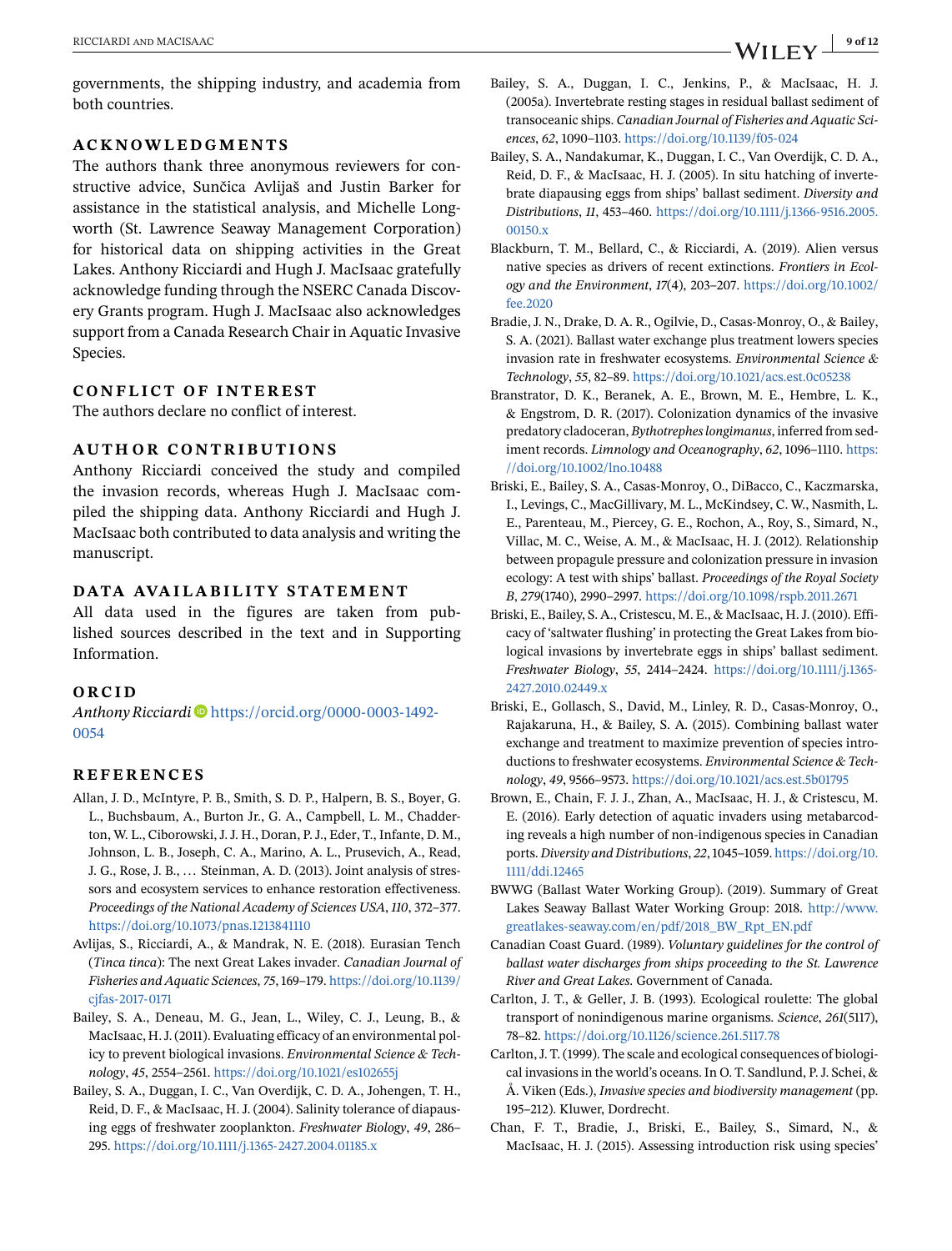# <span id="page-9-0"></span>**10 of 12 WII FY** RICCIARDI AND MACISAAC

rank-abundance distributions. *Proceedings of the Royal Society B*, *282*, 20141517. <https://doi.org/10.1098/rspb.2014.1517>

- Chapman, J. W., & Carlton, J. T. (1991). A test of criteria for introduced species: The global invasion by the isopod *Synidotea laevidorsalis* (Miers, 1881). *Journal of Crustacean Biology*, *11*, 386–400. [https://](https://doi.org/10.2307/1548465) [doi.org/10.2307/1548465](https://doi.org/10.2307/1548465)
- Colautti, R. I., Niimi, A. J., van Overdijk, C. D. A., Mills, E. L., Holeck, K., & MacIsaac, H. J. (2003). Spatial and temporal analysis of transoceanic shipping vectors to the Great Lakes. In G. Ruiz & J. T. Carlton (Eds.), *Invasive species: Vectors and management strategies* (pp. 227–246). Island Press.
- Colm, J. E., & Marson, D. M. (2020). Results of Fisheries and Oceans Canada's 2019 Asian carp early detection field surveillance program. Canadian Report of Fisheries and Aquatic Sciences.
- Connolly, J. K., Watkins, J. M., Hinchey, E. K., Rudstam, L. G., & Reid, J. W. (2017). New cyclopoid copepod (*Thermocyclops crassus*) reported in the Laurentian Great Lakes.*Journal of Great Lakes Research*, *43*, 198–203. <https://doi.org/10.1016/j.jglr.2017.03.020>
- Connolly, J. K., Watkins, J. M., Marshall, C. C., Adams, J. M., Rudstam, L. G., & Błędzki, L. A. (2018). *Brachionus leydigii* (Monogononta: Ploima) reported from the western basin of Lake Erie. *Journal of Great Lakes Research*, *44*, 1123–1126. [https://doi.org/10.](https://doi.org/10.1016/j.jglr.2018.07.010) [1016/j.jglr.2018.07.010](https://doi.org/10.1016/j.jglr.2018.07.010)
- Connolly, J. K., Watkins, J. M., Hinchey, E. K., Rudstam, L. G., & Reid, J. W. (2019). The Asian cyclopoid copepod *Mesocyclops pehpeiensis* Hu 1943 reported from the western basin of Lake Erie. *Journal of Great Lakes Research*, *45*, 196–201. [https://doi.org/10.1016/j.jglr.](https://doi.org/10.1016/j.jglr.2018.11.005) [2018.11.005](https://doi.org/10.1016/j.jglr.2018.11.005)
- Costello, C. J., & Solow, A. R. (2003). On the pattern of discovery of introduced species. *Proceedings of National Academy of Sciences USA*, *100*, 3321–3323. <https://doi.org/10.1073/pnas.0636536100>
- Crooks, J. A. (2005). Lag times and exotic species: The ecology and management of biological invasions in slow-motion. *Ecoscience*, *12*, 316–329. <https://doi.org/10.2980/i1195-6860-12-3-316.1>
- Diagne, C., Leroy, B., Vaissière, A.-C., Gozlan, R. E., Roiz, D., Jarić, I., Salles, J.-M., Bradshaw, C. J. A., & Courchamp, F. (2021). High and rising economic costs of biological invasions worldwide. *Nature*, *592*, 571–576. <https://doi.org/10.1038/s41586-021-03405-6>
- Duggan, I. C., van Overdijk, C. D. A., Bailey, S. A., Jenkins, P. T., Limén, H., & MacIsaac, H. J. (2005). Invertebrates associated with residual ballast water and sediments of cargo-carrying ships entering the Great Lakes. *Canadian Journal of Fisheries and Aquatic Sciences*, *62*, 2463–2474. <https://doi.org/10.1139/f05-160>
- Embke, H. S., Kocovsky, P. M., Richter, C. A., Pritt, J. J., Mayer, C. M., & Qian, S. S. (2016). First direct confirmation of grass carp spawning in a Great Lakes tributary. *Journal of Great Lakes Research*, *42*, 899–903. <https://doi.org/10.1016/j.jglr.2016.05.002>
- Endresen, Ø., Behrens, H. L., Brynestad, S., Andersen, A. B., & Skjong, R. (2004). Challenges in global ballast water management. *Marine Pollution Bulletin*, *48*, 615–623. [https://doi.org/10.1016/j.](https://doi.org/10.1016/j.marpolbul.2004.01.016) [marpolbul.2004.01.016](https://doi.org/10.1016/j.marpolbul.2004.01.016)
- Frisch, D., Green, A. J., & Figuerola, J. (2007). High dispersal capacity of a broad spectrum of aquatic invertebrates via waterbirds. *Aquatic Science*, *69*, 568–574. [https://doi.org/10.1007/s00027-007-](https://doi.org/10.1007/s00027-007-0915-0) [0915-0](https://doi.org/10.1007/s00027-007-0915-0)
- GLSLSS [Great Lakes St. Lawrence Seaway System]. (2021). Traffic reports. 1959–1992 Historical Tables. [https://greatlakes-seaway.](https://greatlakes-seaway.com/en/the-seaway/facts-figures/traffic-reports) [com/en/the-seaway/facts-figures/traffic-reports.](https://greatlakes-seaway.com/en/the-seaway/facts-figures/traffic-reports)
- Government of Canada. (2006). *Ballast water control and management regulations*. Canada Gazette.
- Holeck, K., Mills, E. L., MacIsaac, H. J., Dochoda, M., Colautti, R. I., & Ricciardi, A. (2004). Bridging troubled waters: Understanding links between biological invasions, transoceanic shipping, and other entry vectors in the Laurentian Great Lakes. *Bioscience*, *10*, 919–929. [https://doi.org/10.1641/0006-3568\(2004\)](https://doi.org/10.1641/0006-3568(2004)054(0919:BTWBIT)2.0.CO;2) [054\(0919:BTWBIT\)2.0.CO;2](https://doi.org/10.1641/0006-3568(2004)054(0919:BTWBIT)2.0.CO;2)
- Howeth, J. G., Gantz, C. A., Angermeier, P. L., Frimpong, E. A., Hoff, M. H., Keller, R. P., Mandrak, N. E., Marchetti, M. P., Olden, J. D., Romagosa, C. M., & Lodge, D. M. (2016). Predicting invasiveness of species in trade: Climate match, trophic guild and fecundity influence establishment and impact of non-native freshwater fishes. *Diversity and Distributions*, *22*, 148–160. [https://doi.org/10.](https://doi.org/10.1111/ddi.12391) [1111/ddi.12391](https://doi.org/10.1111/ddi.12391)
- Hwang, J., Park, S. Y., Lee, S., & Lee, T. K. (2018). High diversity and potential translocation of DNA viruses in ballast water. *Marine Pollution Bulletin*, *137*, 449–455.
- IMO. (2021).*International convention for the control and management of ships' ballast water and sediments*. International Maritime Organization. [https://www.imo.org/en/About/Conventions/Pages/](https://www.imo.org/en/About/Conventions/Pages/International-Convention-for-the-Control-and-Management-of-Ships%27-Ballast-Water-and-Sediments-(BWM).aspx) [International-Convention-for-the-Control-and-Management-of-](https://www.imo.org/en/About/Conventions/Pages/International-Convention-for-the-Control-and-Management-of-Ships%27-Ballast-Water-and-Sediments-(BWM).aspx)[Ships%27-Ballast-Water-and-Sediments-\(BWM\).aspx.](https://www.imo.org/en/About/Conventions/Pages/International-Convention-for-the-Control-and-Management-of-Ships%27-Ballast-Water-and-Sediments-(BWM).aspx)
- Johengen, T., Reid, D. F., Fahnenstiel, G. L., MacIsaac, H. J., Dobbs, F. C., Doblin, M., Ruiz, G., & Jenkins, P. T. (2005).*A final report for the project: Assessment of transoceanic NOBOB vessels and low-salinity ballast water as vectors for non-indigenous species introductions to the Great Lakes. National Oceanic and Atmospheric Administration*, Ann Arbor, Michigan. Great Lakes Environmental Research Laboratory, and University of Michigan, Cooperative Institute for Limnology and Ecosystems Research.
- Keller, R. P., Drake, J. M., Drew, M. B., & Lodge, D. M. (2011). Linking environmental conditions and ship movements to estimate invasive species transport across the global shipping network. *Diversity and Distributions*, *17*, 93–102. [https://doi.org/10.1111/j.1472-4642.](https://doi.org/10.1111/j.1472-4642.2010.00696.x) [2010.00696.x](https://doi.org/10.1111/j.1472-4642.2010.00696.x)
- Leprieur, F., Beauchard, O., Blanchet, S., Oberdorff, T., & Brosse, S. (2008). Fish invasions in the world's river systems: When natural processes are blurred by human activities. *PLoS Biology*, *6*, 404– 410. <https://doi.org/10.1371/journal.pbio.0060028>
- Liebhold, A. M., Brockerhoff, E. G., & Kimberley, M. (2017). Depletion of heterogeneous source species pools predicts future invasion rates. *Journal of Applied Ecology*, *54*, 1968–1977. [https://doi.org/10.](https://doi.org/10.1111/1365-2664.12895) [1111/1365-2664.12895](https://doi.org/10.1111/1365-2664.12895)
- Lockwood, J. L., Cassey, P., & Blackburn, T. (2005). The role of propagule pressure in explaining species invasions. *Trends in Ecology and Evolution*, *20*, 223–228. [https://doi.org/10.1016/j.tree.2005.](https://doi.org/10.1016/j.tree.2005.02.004) [02.004](https://doi.org/10.1016/j.tree.2005.02.004)
- Lockwood, J. L., Cassey, P., & Blackburn, T. M. (2009). The more you introduce the more you get: The role of colonization pressure and propagule pressure in invasion ecology. *Diversity and Distributions*, *15*, 904–910. <https://doi.org/10.1111/j.1472-4642.2009.00594.x>
- MacIsaac, H. J., Beric, B., Bailey, S. A., Mandrak, N. E., & Ricciardi, A. (2015). Are the Great Lakes at risk of new fish invasions from trans-Atlantic shipping? *Journal of Great Lakes Research*, *41*, 1172– 1175. <https://doi.org/10.1016/j.jglr.2015.07.004>
- Mahdiyan, O., Filazzola, A., Molot, L. A., Gray, D., & Sharma, S. (2021). Drivers of water quality changes within the Laurentian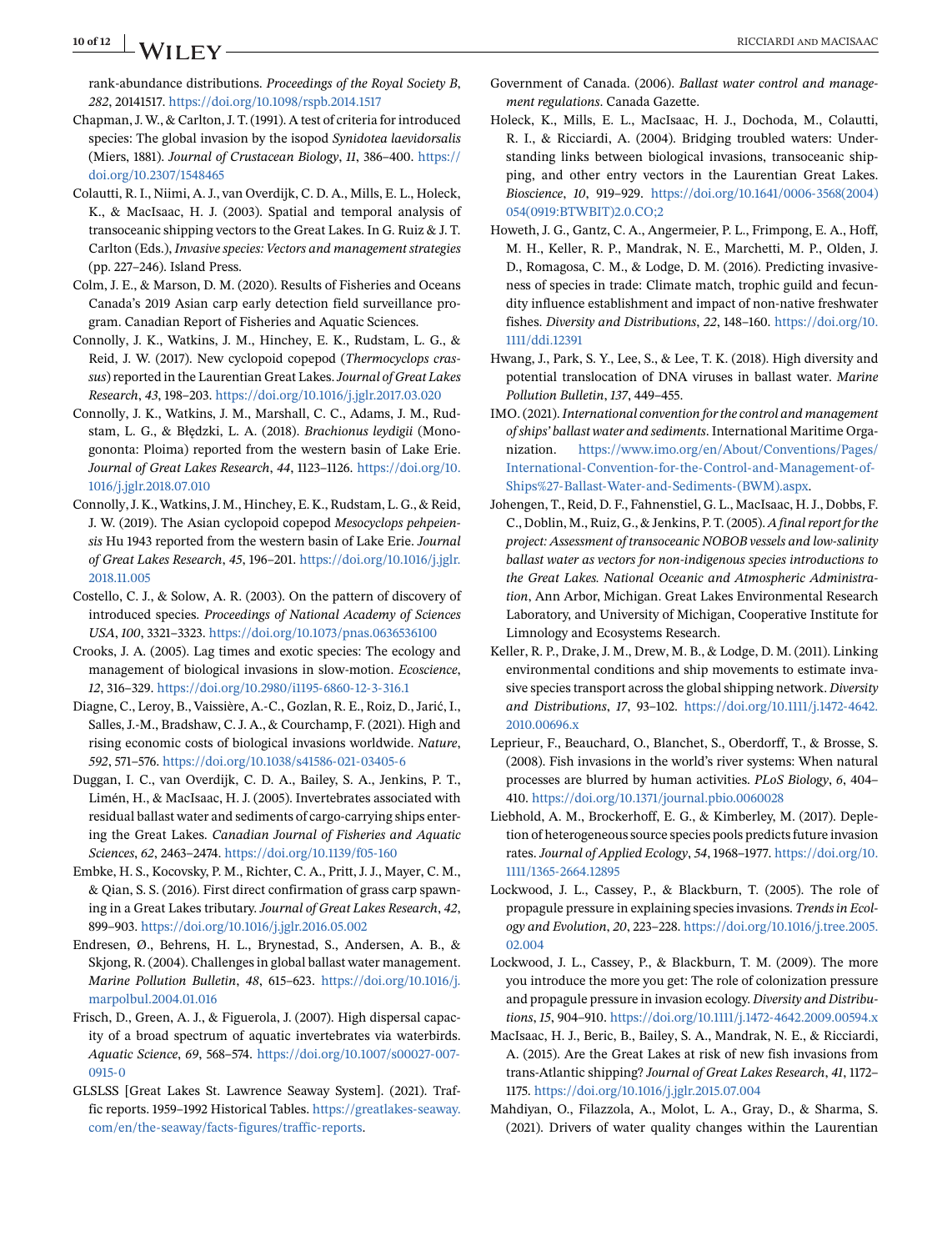<span id="page-10-0"></span>Great Lakes region over the past 40 years. *Limnology and Oceanography*, *66*, 237–254. <https://doi.org/10.1002/lno.11600>

- Mason, L. A., Riseng, C. M., Gronewold, A. D., Rutherford, E. S., Wang, J., Clites, A., Smith, S. D. P., & McIntyre, P. B. (2016). Finescale spatial variation in ice cover and surface temperature trends across the surface of the Laurentian Great Lakes. *Climatic Change*, *138*, 71–83. <https://doi.org/10.1007/s10584-016-1721-2>
- Mills, E. L., Leach, J. H., Carlton, J. T., & Secor, C. L. (1993). Exotic species in the Great Lakes: a history of biotic crises and anthropogenic introductions. *Journal of Great Lakes Research*, *19*, 1–54. [https://doi.org/10.1016/S0380-1330\(93\)71197-1](https://doi.org/10.1016/S0380-1330(93)71197-1)
- Molnar, J. L., Gamboa, R. L., Revenga, C., & Spalding, M. D. (2008). Assessing the global threat of invasive species to marine biodiversity. *Frontiers in Ecology and the Environment*, *6*(9), 485–492. <https://doi.org/10.1890/070064>
- Morandi, M. J., Manning, N. F., Bossenbroek, J. M., & Jerde, C. L. (2015). Assessing the influence of different inland lake management strategies on human-mediated invasive species spread. *Management of Biological Invasions*, *6*(1), 57–69. [https://doi.org/10.](https://doi.org/10.3391/mbi.2015.6.1.05) [3391/mbi.2015.6.1.05](https://doi.org/10.3391/mbi.2015.6.1.05)
- Mullin, B. R., & Reyda, F. B. (2020). High prevalence of the copepod *Salmincola californiensis* in steelhead trout in Lake Ontario following its recent invasion. *Journal of Parasitology*, *106*(1), 198–200. [https://doi.org/10.1016/s0020-7519\(00\)00018-7](https://doi.org/10.1016/s0020-7519(00)00018-7)
- Nathan, L. R., Jerde, C. L., McVeigh, M., & Mahon, A. R. (2014). An assessment of angler education and bait trade regulations to prevent invasive species introductions in the Laurentian Great Lakes. *Management of Biological Invasions*, *5*(4), 319–326. [https://doi.org/](https://doi.org/10.3391/mbi.2014.5.4.02) [10.3391/mbi.2014.5.4.02](https://doi.org/10.3391/mbi.2014.5.4.02)
- Nehring, S., & Steinhof, J. (2015). First records of the invasive Amur sleeper, *Perccottus glenii* Dybowski, 1877 in German freshwaters: a need for realization of effective management measures to stop the invasion. *Bioinvasion Records*, *4*(3), 223–232. [https://doi.org/10.](https://doi.org/10.3391/bir.2015.4.3.12) [3391/bir.2015.4.3.12](https://doi.org/10.3391/bir.2015.4.3.12)
- NOAA. (2021). Great Lakes Aquatic Nonindigenous Species Information System (GLANSIS). <https://www.glerl.noaa.gov/glansis/>
- Pagnucco, K. S., Maynard, G. A., Fera, S., Yan, N. D., & Nalepa, T. F., & Ricciardi. (2015). The future of species invasions in the Great Lakes-St. Lawrence River basin. *Journal of Great Lakes Research*, *41* (Suppl. 1), 96–107. <https://doi.org/10.1016/j.jglr.2014.11.004>
- Paolucci, E. M., Hernandez, M. R., Potapov, A., Lewis, M. A., & MacIsaac, H. J. (2015). Hybrid system increases efficiency of ballast water treatment.*Journal of Applied Ecology*, *52*, 348–357. [https:](https://doi.org/10.1111/1365-2664.12397) [//doi.org/10.1111/1365-2664.12397](https://doi.org/10.1111/1365-2664.12397)
- Pauli, N. C., & Briski, E. (2018). Euryhalinity of Ponto-Caspian invaders in their native and introduced regions. *Aquatic Invasions*, *13*, 439–447. <https://doi.org/10.3391/ai.2018.13.4.02>
- Pothoven, S. A., Grigorovich, I. A., Fahnenstiel, G. L., & Balcer, M. D. (2007). Introduction of the Ponto-Caspian bloody-red mysid *Hemimysis anomala* into the Lake Michigan Basin. *Journal of Great Lakes Research*, *33*, 285–292. [https://doi.org/10.3391/ai.2018.](https://doi.org/10.3391/ai.2018.13.4.02) [13.4.02](https://doi.org/10.3391/ai.2018.13.4.02)
- Pyšek, P., Hulme, P. E., Simberloff, D., Bacher, S., Blackburn, T. M., Carlton, J. T., Dawson, W., Essl, F., Foxcroft, L. C., Genovesi, P., Jeschke, J. M., Kühn, I., Liebhold, A. M., Mandrak, N. E., Meyerson, L. A., Pauchard, A., Pergl, J., Roy, H. E., Seebens, H., ... Richardson, D. M. (2020). Scientists' warning on invasive alien species. *Biological Reviews*, *95*, 1511–1534. [https://doi.org/10.1111/](https://doi.org/10.1111/brv.12627) [brv.12627](https://doi.org/10.1111/brv.12627)
- R Core Team (2018). *R: A language and environment for statistical computing*. R Foundation for Statistical Computing. [https://www.](https://www.R-project.org/) [R-project.org/](https://www.R-project.org/)
- Ricciardi, A. (2001). Facilitative interactions among aquatic invaders: Is an "invasional meltdown" occurring in the Great Lakes? *Canadian Journal of Fisheries and Aquatic Sciences*, *58*, 2513–2525. [https:](https://doi.org/10.1139/f01-178) [//doi.org/10.1139/f01-178](https://doi.org/10.1139/f01-178)
- Ricciardi, A. (2006). Patterns of invasion of the Laurentian Great Lakes in relation to changes in vector activity. *Diversity and Distributions*, *12*, 425–433. [https://doi.org/10.1111/j.1366-9516.2006.](https://doi.org/10.1111/j.1366-9516.2006.00262.x) [00262.x](https://doi.org/10.1111/j.1366-9516.2006.00262.x)
- Ricciardi, A. (2007). Are modern biological invasions an unprecedented form of global change? *Conservation Biology*, *21*, 329–336. <https://doi.org/10.1111/j.1523-1739.2006.00615.x>
- Ricciardi, A., & MacIsaac, H. J. (2000). Recent mass invasion of the North American Great Lakes by Ponto-Caspian species. *Trends in Ecology and Evolution*, *15*, 62–65. [https://doi.org/10.1016/S0169-](https://doi.org/10.1016/S0169-5347(99)01745-0) [5347\(99\)01745-0](https://doi.org/10.1016/S0169-5347(99)01745-0)
- Ricciardi, A., & MacIsaac, H. J. (2008). Evaluating the effectiveness of ballast water exchange policy in the Great Lakes. *Ecological Applications*, *18*, 1321–1323. [https://doi.org/10.1890/07-](https://doi.org/10.1890/07-0748.1) [0748.1](https://doi.org/10.1890/07-0748.1)
- Ricciardi, A., & Rasmussen, J. B. (1998). Predicting the identity and impact of future biological invaders: A priority for aquatic resource management. *Canadian Journal of Fisheries and Aquatic Sciences*, *55*, 1759–1765. <https://doi.org/10.1139/f98-066>
- Rixon, C. A. M., Duggan, I. C., Bergeron, N. M. N., Ricciardi, A., & MacIsaac, H. J. (2005). Invasion risks posed by the aquarium trade and live fish markets on the Laurentian Great Lakes. *Biodiversity and Conservation*, *14*, 1365–1381. [https://doi.org/10.1007/](https://doi.org/10.1007/s10531-004-9663-9) [s10531-004-9663-9](https://doi.org/10.1007/s10531-004-9663-9)
- Rothlisberger, J. D., Finnoff, D. C., Cooke, R. M., & Lodge, D. M. (2012). Ship-borne nonindigenous species diminish Great Lakes ecosystem services. *Ecosystems*, *15*, 462–476. [https://doi.org/10.](https://doi.org/10.1007/s10021-012-9522-6) [1007/s10021-012-9522-6](https://doi.org/10.1007/s10021-012-9522-6)
- Ruiz, G. M., Fofonoff, P. W., Carlton, J. T., Wonham, M. J., & Hines, A. H. (2000). Invasion of coastal marine communities in North America: Apparent patterns, processes, and biases. *Annual Review of Ecology and Systematics*, *31*, 481–531. [https://doi.org/10.1146/](https://doi.org/10.1146/annurev.ecolsys.31.1.481) [annurev.ecolsys.31.1.481](https://doi.org/10.1146/annurev.ecolsys.31.1.481)
- Saint Lawrence Seaway Development Corporation. (2008). Seaway Regulations and Rules: Ballast Water. Code of Federal Regulations 33-CFR Part 401.
- Sardain, A., Sardain, E., & Leung, B. (2019). Global forecasts of shipping traffic and biological invasions to 2050. *Nature Sustainability*, *2*, 274–282. <https://doi.org/10.1038/s41893-019-0245-y>
- Seebens, H., Blackburn, T. M., Dyer, E. E., Genovesi, P., Hulme, P. E., Jeschke, J. M., Pagad, S., Pyšek, P., Winter, M., Arianoutsou, M., Bacher, S., Blasius, B., Brundu, G., Capinha, C., Celesti-Grapow, L., Dawson, W., Dullinger, S., Fuentes, N., Jäger, H., ... Essl, F. (2017). No saturation in the accumulation of alien species worldwide. *Nature Communications*, *8*, 14435. [https://doi.org/10.1038/](https://doi.org/10.1038/ncomms14435) [ncomms14435](https://doi.org/10.1038/ncomms14435)
- Seebens, H., Blackburn, T. M., Dyer, E. E., Genovesi, P., Hulme, P. E., Jeschke, J. M., Pagad, S., Pyšek, P., Winter, M., Ansong, M., Arianoutsou, M., Bacher, S., Blasius, B., Brockerhoff, E. G., Brundu, G., Capinha, C., Causton, C. E., Celesti-Grapow, L., Dawson, W., ... Essl, F. (2018). Global rise in emerging alien species results from increased accessibility of new source pools. *Proceedings of*